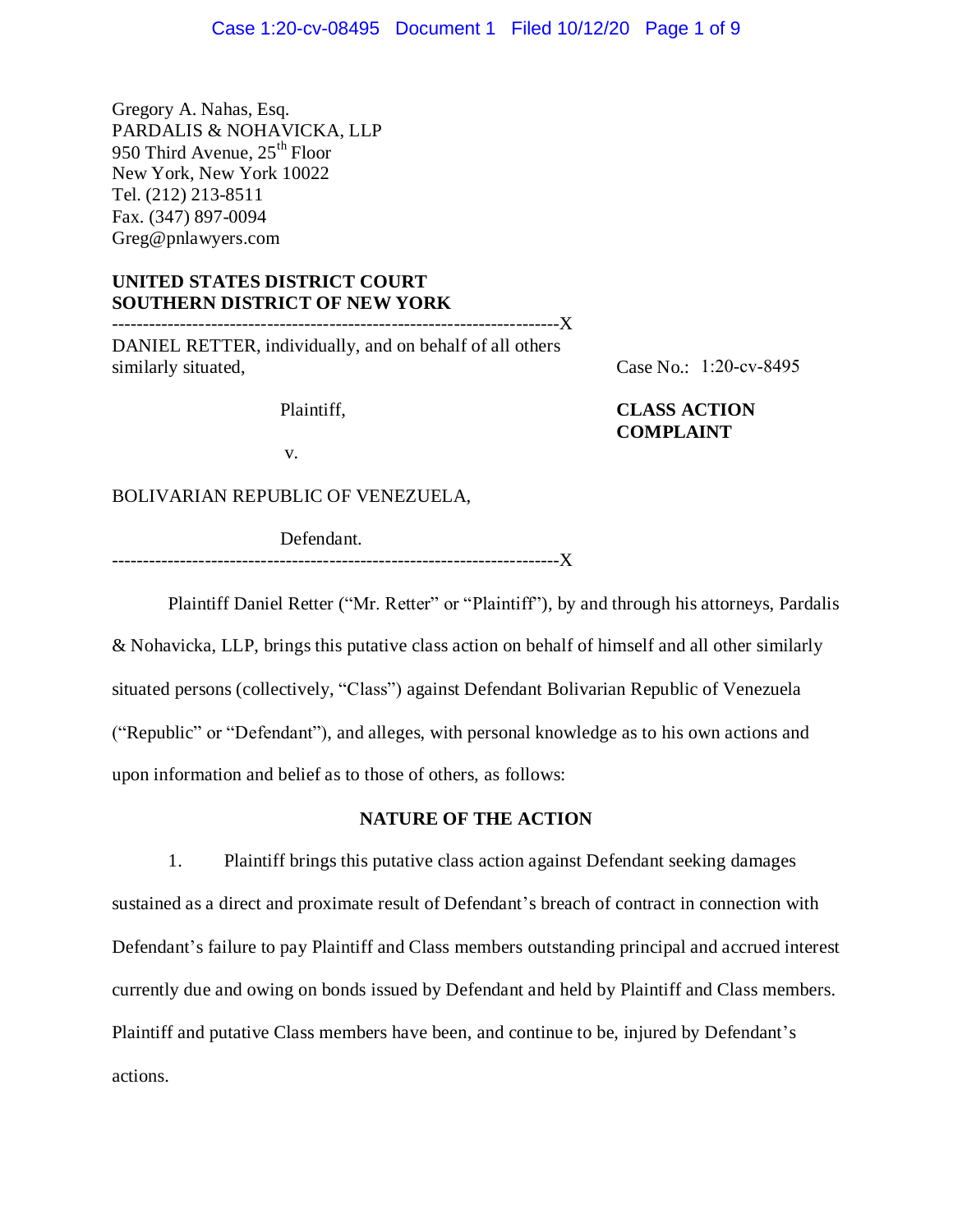### Case 1:20-cv-08495 Document 1 Filed 10/12/20 Page 2 of 9

2. Plaintiff is one (1) of thousands of individuals who hold bonds issued by Defendant pursuant to a Fiscal Agency Agreement dated July 25, 2001, as amended by Amendment No. 1 on September 19, 2003, Amendment No. 2 on March 25, 2005, and Amendment No. 3 on December 17, 2007 (collectively, "FAA"). *See* Exhibit A.

3. Pursuant to the FAA and bonds' prospectus contract, Defendant was to pay Plaintiff and Class members interest on the bonds semiannually at a fixed rate, as well as outstanding principal due on the bonds in full on the bonds' maturity date.

4. In breach of the FAA and bonds' prospectus contract, Defendant failed to make principal, interest and/or other payments on the bonds to Plaintiff and Class members.

5. As a direct and proximate result of Defendant's actions, Plaintiff and Class members were caused to suffer and continue to suffer damages.

6. Plaintiff seeks damages and equitable remedies for himself and members of the putative Class, of which Plaintiff is a member. Identified definitively below, the putative Class includes individuals who hold one (1) or more bonds issued by Defendant and did not receive all interest and principal payments due pursuant to the FAA and/or the bonds' prospectus from October 12, 2014, to the present and continuing.

# **JURISDICTION AND VENUE**

7. The Court has subject matter jurisdiction over this action pursuant to 28 U.S.C. § 1330(a) because Defendant is a foreign state, as defined pursuant to 28 U.S.C. § 1603(a), that is not entitled to immunity under 28 U.S.C. §§ 1605-1607 or any applicable international agreement. Pursuant to 28 U.S.C. § 1605(a)(1), Defendant is not entitled to immunity because it has explicitly waived its immunity in this action pursuant to the FAA. Pursuant to 28 U.S.C. § 1605(a)(2), Defendant is not entitled to immunity because this action concerns commercial activity carried on and performed by Defendant in the United States.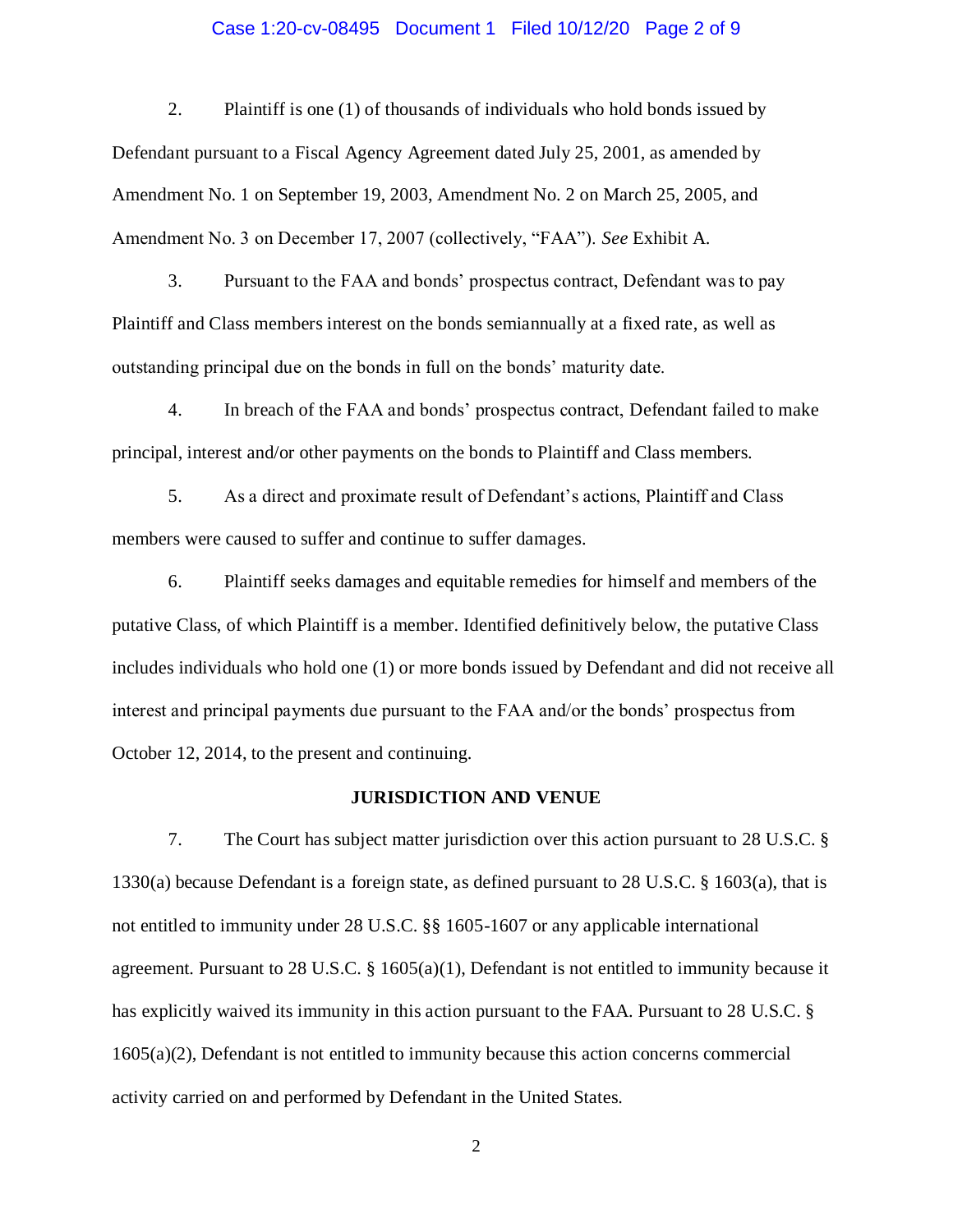## Case 1:20-cv-08495 Document 1 Filed 10/12/20 Page 3 of 9

8. The Court also has subject matter jurisdiction over this action pursuant to 28 U.S.C. § 1332 because: (i) there are 100 or more class members; (ii) there is an aggregate amount in controversy exceeding \$5,000,000, exclusive of interest and costs, to a reasonable probability; and (iii) there is minimal diversity because Plaintiff is a citizen of a state different from Defendant.

9. The Court has personal jurisdiction over Defendant pursuant to 28 U.S.C. § 1330(b) because the Court has subject matter jurisdiction over this action under 28 U.S.C. § 1330(a) and Plaintiff shall effect service of process pursuant to 28 U.S.C. § 1608(a)(1). Pursuant to the FAA, Defendant has appointed the Consul General of Defendant, or in the Consul General's absence or incapacity, any official of the Consulate of Defendant, located at 7 East 51<sup>st</sup> Street, New York, New York 10022, as its authorized agent to accept service of process of this action.

10. The Court also has personal jurisdiction over Defendant because Defendant regularly conducts business throughout the United States and the State of New York and has consented and submitted to the Court's jurisdiction over it in this action pursuant to the FAA.

11. Venue is proper in this District pursuant to 28 U.S.C. § 1391(f)(1) because Defendant is a foreign state, as defined pursuant to 28 U.S.C. § 1603(a), and a substantial amount of the events or omissions giving rise to this action occurred in this District.

12. Venue is also proper in this District because Defendant regularly conducts business throughout the United States and this District and has consented to the venue of this action in this District pursuant to the FAA.

# **PARTIES**

13. Plaintiff is a citizen of the State of New York and a resident of Bronx County.

14. Defendant is a foreign state as defined pursuant to 28 U.S.C. § 1603(a).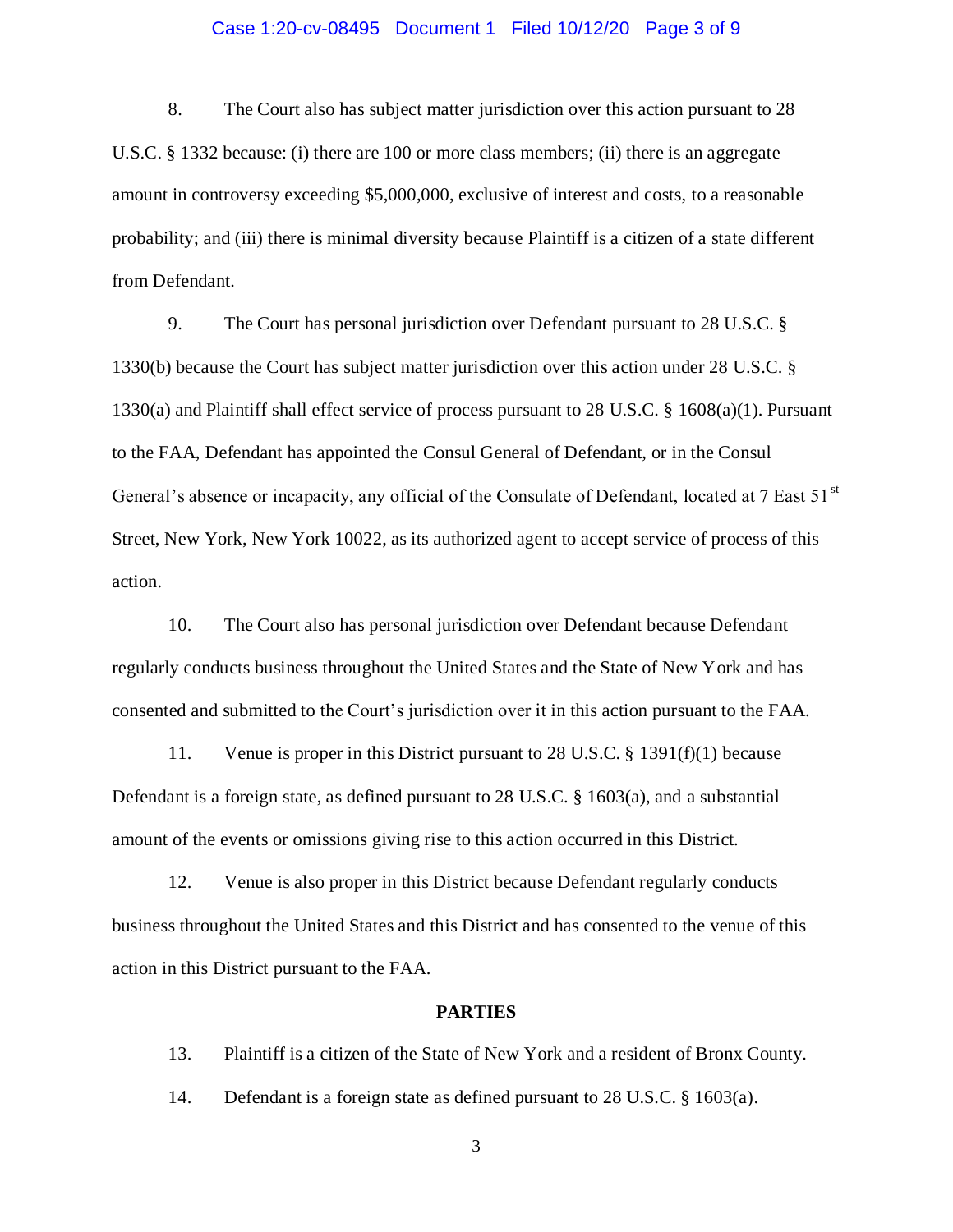#### **STATEMENT OF FACTS**

15. On or about May 5, 2017, Plaintiff purchased Venezuela Government International Bonds, Security No.: P97475AN0 ("Bonds").

16. The Bonds were issued by Defendant with Deutsche Bank Trust Company

Americas, formerly Bankers Trust Company, acting as fiscal agent ("Fiscal Agent").

17. The Bonds have a total par value of \$180,000.

18. The Bonds have a coupon rate of 7.75% per annum.

19. The Bonds matured on October 13, 2019.

20. The Bonds were issued pursuant to and are governed by the FAA.

21. Pursuant to the FAA and the Bonds' prospectus, *see* Exhibit B, Defendant was to pay Plaintiff interest semiannually on October 13 and April 13 of each year, from the issue date of October 13, 2009, at the rate of 7.750% per annum.

22. In breach of the FAA and prospectus contract, Defendant and the Fiscal Agent have at all times failed to make any payments on the Bonds to Plaintiff, principal, interest or otherwise.

23. On or about September 30, 2020, Plaintiff mailed a notice of default and demand for payment to Defendant for the principal and all interest accrued on the Bonds from October 13, 2009, said principal and interest being currently due and owing. *See* Exhibit C.

24. On or about October 8, 2020, Plaintiff mailed a second notice of default and demand for payment to Defendant and the Fiscal Agent for the principal and all interest accrued on the Bonds from October 13, 2009, said principal and interest being currently due and owing. *See* Exhibit D.

25. At all times, Defendant and the Fiscal Agent have failed to respond to Plaintiff's demands for payment.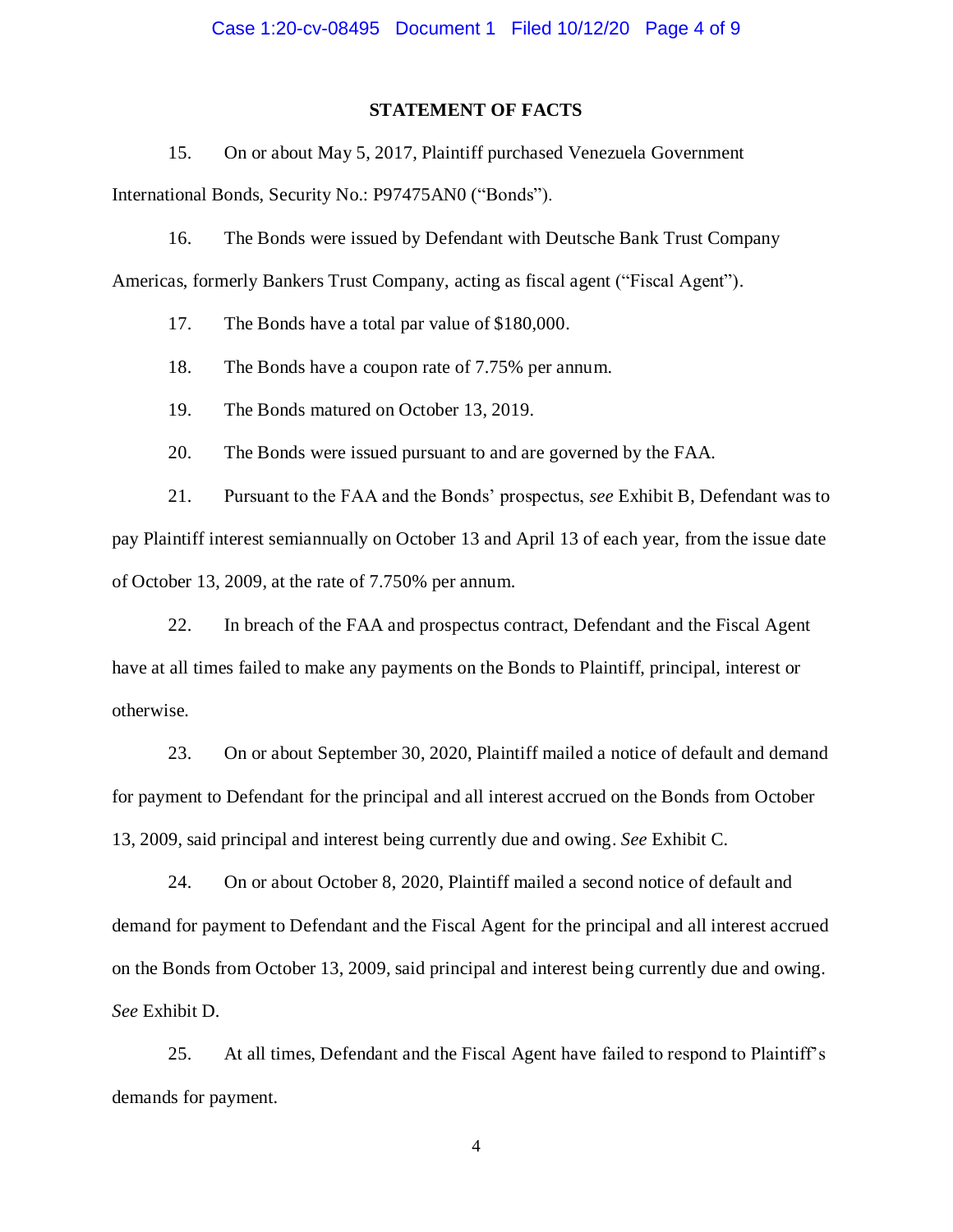## Case 1:20-cv-08495 Document 1 Filed 10/12/20 Page 5 of 9

26. As a direct and proximate result of Defendant's actions, Plaintiff was caused to

suffer and continues to suffer damages.

## **CLASS ALLEGATIONS**

27. Plaintiff repeats and realleges all preceding paragraphs as if fully set forth herein.

28. Plaintiff brings this action on behalf of himself and on behalf of the following

Classes pursuant to Federal Rules of Civil Procedure 23(a), 23(b)(2) and/or 23(b)(3):

**National Class:** All persons in the United States who hold one (1) or more bonds issued by Defendant and did not receive all interest and principal payments due pursuant to the FAA and/or the bonds' prospectus from October 12, 2014, to the present and continuing.

**New York Subclass:** All persons in New York who hold one (1) or more bonds issued by Defendant and did not receive all interest and principal payments due pursuant to the FAA and/or the bonds' prospectus from October 12, 2014, to the present and continuing.

29. Excluded from the Class is Defendant, its governing agencies, subsidiaries,

affiliates, employees, officers and directors; any co-conspirators; federal governmental entities

and instrumentalities of the federal government; states and their subdivisions, agencies and

instrumentalities; any judicial officer presiding over this matter and the members of their

immediate families and judicial staff; and Class counsel.

30. Plaintiff reserves the right and respectfully requests the opportunity to amend or

modify the Class definitions in connection with a motion for Class certification or as warranted

by discovery.

31. This action has been brought and may properly be maintained on behalf of the

Class proposed herein under the criteria set forth in Federal Rule of Civil Procedure 23.

32. Plaintiff does not know the exact size of the proposed Class. However, Plaintiff

believes that the Class encompasses thousands of individuals who are dispersed throughout the United States and the State of New York. Therefore, the proposed Class is so numerous that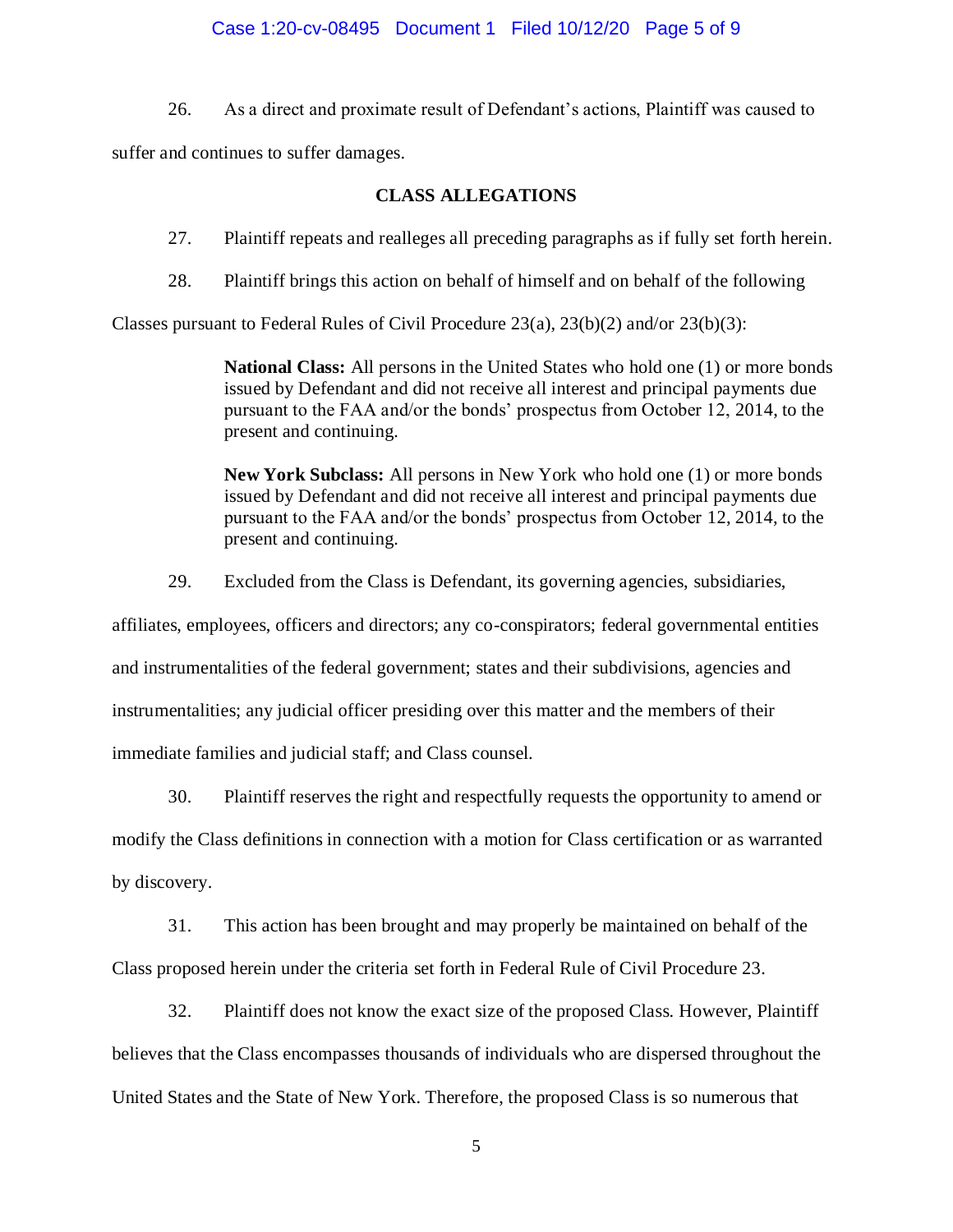## Case 1:20-cv-08495 Document 1 Filed 10/12/20 Page 6 of 9

joinder of all members is impracticable.

33. The identity and address of each Class member can be readily ascertained through mass advertisement and should be in the possession of Defendant as it issued the bonds held by Plaintiff and the proposed Class. Class members may be notified of the pendency of this action by mail and/or electronic mail and/or other electronic and social media means.

34. There are questions of law and fact that are common to the Class and predominate over any questions affecting only individual members of the Class. The damages sustained by Plaintiff and Class members arise from the common nucleus of operative facts surrounding Defendant's misconduct. The common questions include, but are not limited to:

- a. Whether, pursuant to the FAA and prospectus contract, Defendant was required to pay Plaintiff and Class members principal and/or interest on bonds issued by Defendant and held by Plaintiff and Class members;
- b. Whether Defendant failed to pay Plaintiff and Class members all principal and/or interest due on the bonds pursuant to the FAA and prospectus contract;
- c. Whether Defendant's conduct constitutes a breach of the FAA and prospectus contract;
- d. Whether, as a result of Defendant's conduct, Plaintiff and Class members have suffered an ascertainable loss of money and/or property and/or value; and
- a. Whether Plaintiff and Class members are entitled to monetary damages and/or injunctive relief and/or declaratory relief and/or other remedies and, if so, the nature of any such relief.
- 35. Plaintiff's claims are typical of the claims of the Class since each Class member

was subject to the same wrongful practices and course of conduct. Furthermore, Plaintiff and all

members of the Class sustained monetary damages including, but not limited to, ascertainable

loss arising out of Defendant's wrongful conduct. Plaintiff is advancing the same claims and

legal theories on behalf of himself and all absent Class members.

36. Plaintiff is committed to the vigorous prosecution of the Class' claims. Plaintiff will fairly and adequately represent the interests of the Class. No conflict of interest exists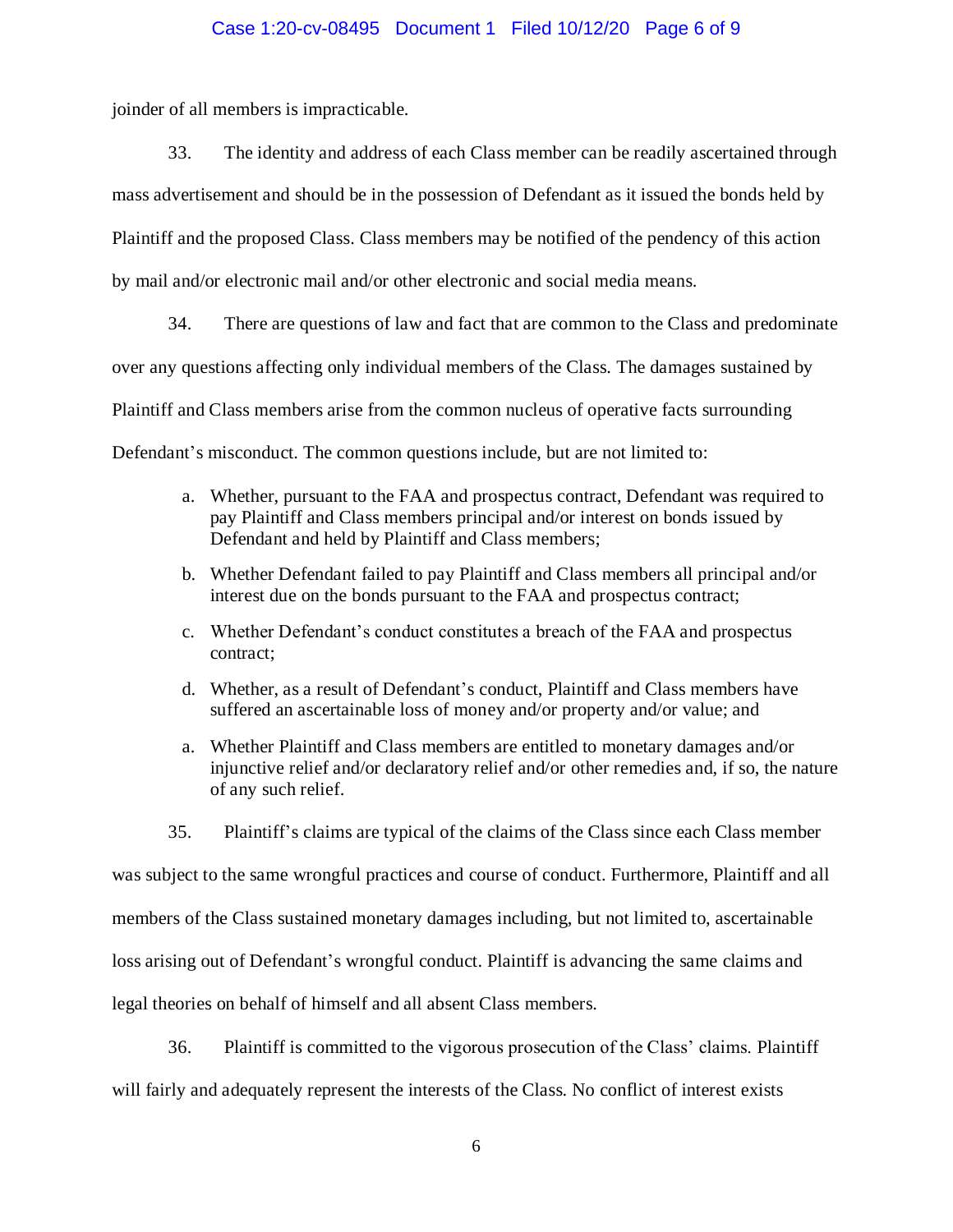#### Case 1:20-cv-08495 Document 1 Filed 10/12/20 Page 7 of 9

between the representative and the Class members or with respect to the claims for relief requested.

37. The representative and his chosen attorneys are familiar with the subject matter of the lawsuit and have full knowledge of the allegations contained in this Complaint so as to be able to assist in its prosecution. The representative's attorneys are competent in the relevant areas of the law, have sufficient experience to vigorously represent the Class and have the resources to ensure that this litigation will not be hampered by a lack of financial capacity.

38. A class action is superior to other methods for the fair and efficient adjudication of this controversy. The damages suffered by each individual Class member do not justify the burden and expense of individual prosecution of the complex and extensive litigation necessitated by Defendant's conduct. A class action regarding the issues in this case does not create any problems of manageability. The class action device presents far fewer management difficulties than alternative methods of adjudication, and provides the benefit of single adjudication, economy of scale and comprehensive supervision by a single court.

39. The Class may also be certified because:

- a. The prosecution of separate actions by the individual members of the Class would create a risk of inconsistent or varying adjudication with respect to individual Class members, which would establish incompatible standards of conduct for Defendant;
- b. The prosecution of separate actions by individual Class members would create a risk of adjudications with respect to them which would, as a practical matter, be dispositive of the interests of the other Class members not parties to the adjudications or substantially impair or impede the ability to protect their interests; and
- c. Defendant has acted or refused to act on grounds generally applicable to the Class, thereby making appropriate final injunctive and declaratory and relief with respect to the members of the Class as a whole.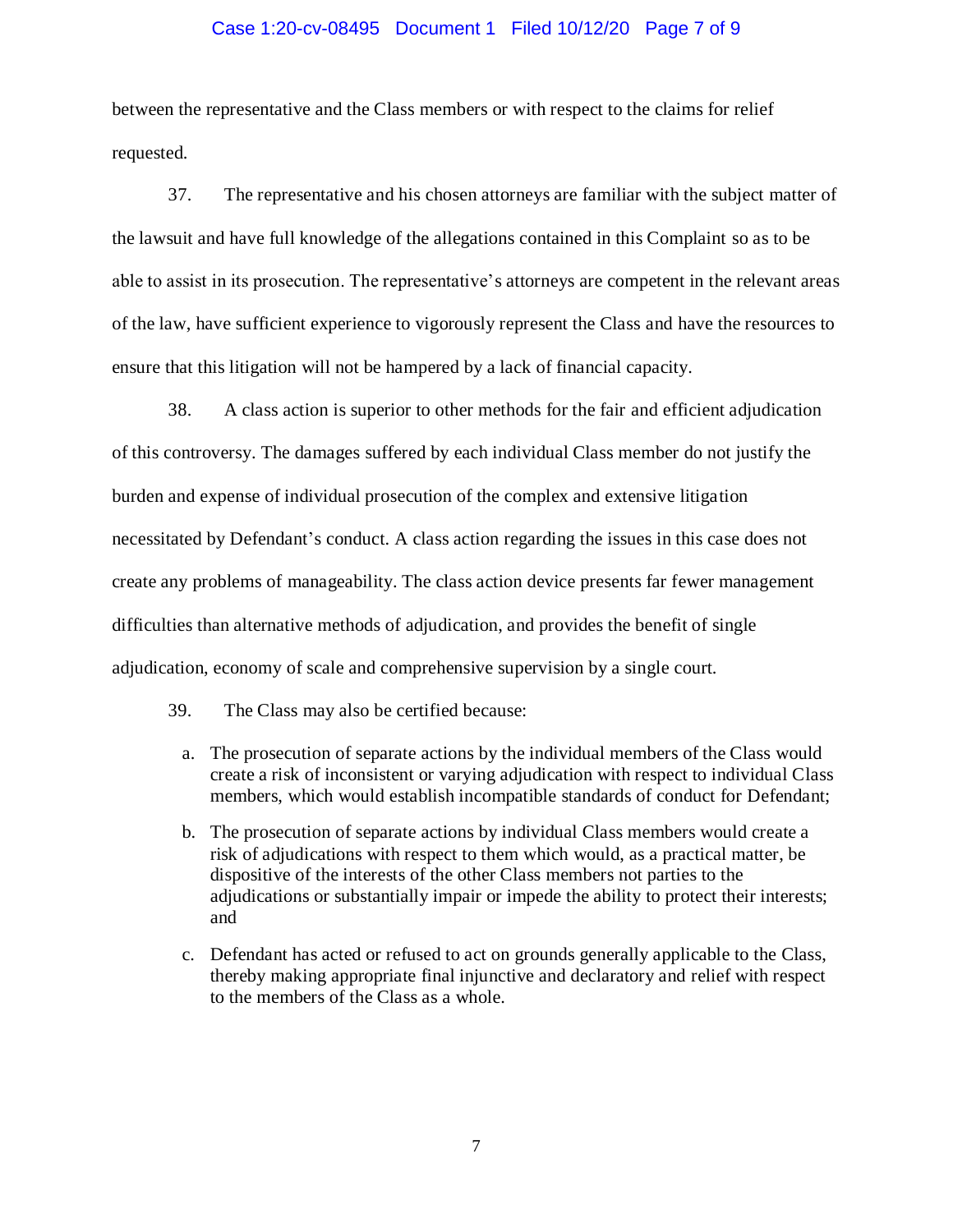# **COUNT I BREACH OF CONTRACT**

40. Plaintiff repeats and realleges all precedin*g* paragraphs as if fully set forth herein.

41. Plaintiff and Class members purchased Venezuela Government International

Bonds for good and valuable consideration.

42. The bonds were issued by Defendant pursuant to the FAA.

43. There exists a valid, binding and enforceable contract between Plaintiff and Class members, as the holders of bonds, and Defendant, as the issuer of the bonds.

44. Pursuant to the FAA and the bonds' prospectus contract, Defendant and/or the Fiscal Agent was to pay Plaintiff and Class members interest on the bonds semiannually at a

fixed rate.

45. Pursuant to the FAA and the bonds' prospectus contract, Defendant and/or the Fiscal Agent was to pay Plaintiff and Class members the principal due on the bonds in full on the bonds' maturity date.

46. In breach of the FAA and bonds' prospectus contract, Defendant and the Fiscal Agent have failed to make principal, interest and/or other payments on the bonds to Plaintiff and Class members.

47. Plaintiff and Class members have mailed notices of default and demands for payment to Defendant and the Fiscal Agent for all outstanding principal and accrued interest currently due and owing on the bonds.

48. At all times, Defendant and the Fiscal Agent have failed to respond to Plaintiff's and Class members' demands for payment.

49. As a direct and proximate result of Defendant's actions, Plaintiff and Class members were caused to suffer and continue to suffer damages.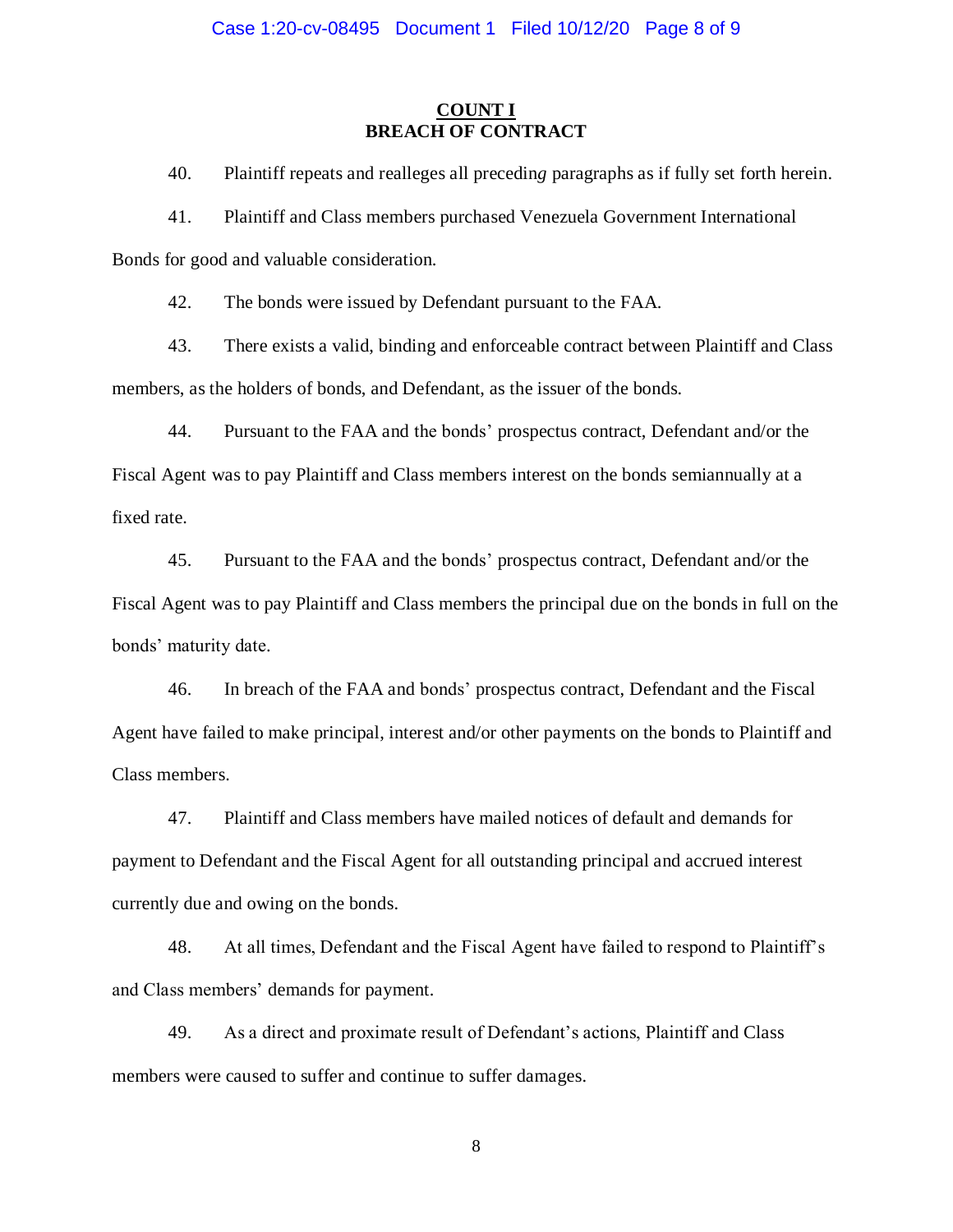50. As a result of Defendant's and its agents' wrongful conduct, Plaintiff and Class members are entitled to legal and equitable relief, including damages, pre-judgement and postjudgement interest, costs, attorneys' fees and/or other relief as deemed appropriate.

# **REQUEST FOR RELIEF**

**WHEREFORE**, Plaintiff respectfully requests relief against Defendant as set forth

below:

- a. An award of damages, including actual, general, special, incidental, statutory, punitive, treble and consequential, in an amount to be determined at trial;
- b. Notice to the Class of this action;
- c. An injunction against Defendant prohibiting Defendant from engaging in such continued wrongful practices, policies and patterns as set forth herein;
- d. Appoint Plaintiff as the representative of the Class and his counsel as Class counsel;
- e. Pre-judgment and post-judgment interest as provided by law;
- f. Reasonable attorneys' fees, costs and disbursements; and
- g. Such other and further relief that the Court deems just and proper.

Dated: New York, New York October 12, 2020

Respectfully submitted,

# **PARDALIS & NOHAVICKA, LLP**

*/s/ Gregory A. Nahas* Gregory A. Nahas, Esq. 950 Third Avenue, 25<sup>th</sup> Floor New York, New York 10022 Tel: (212) 213-8511 Fax: (347) 897-0094 Greg@pnlawyers.com *Counsel for Plaintiff*